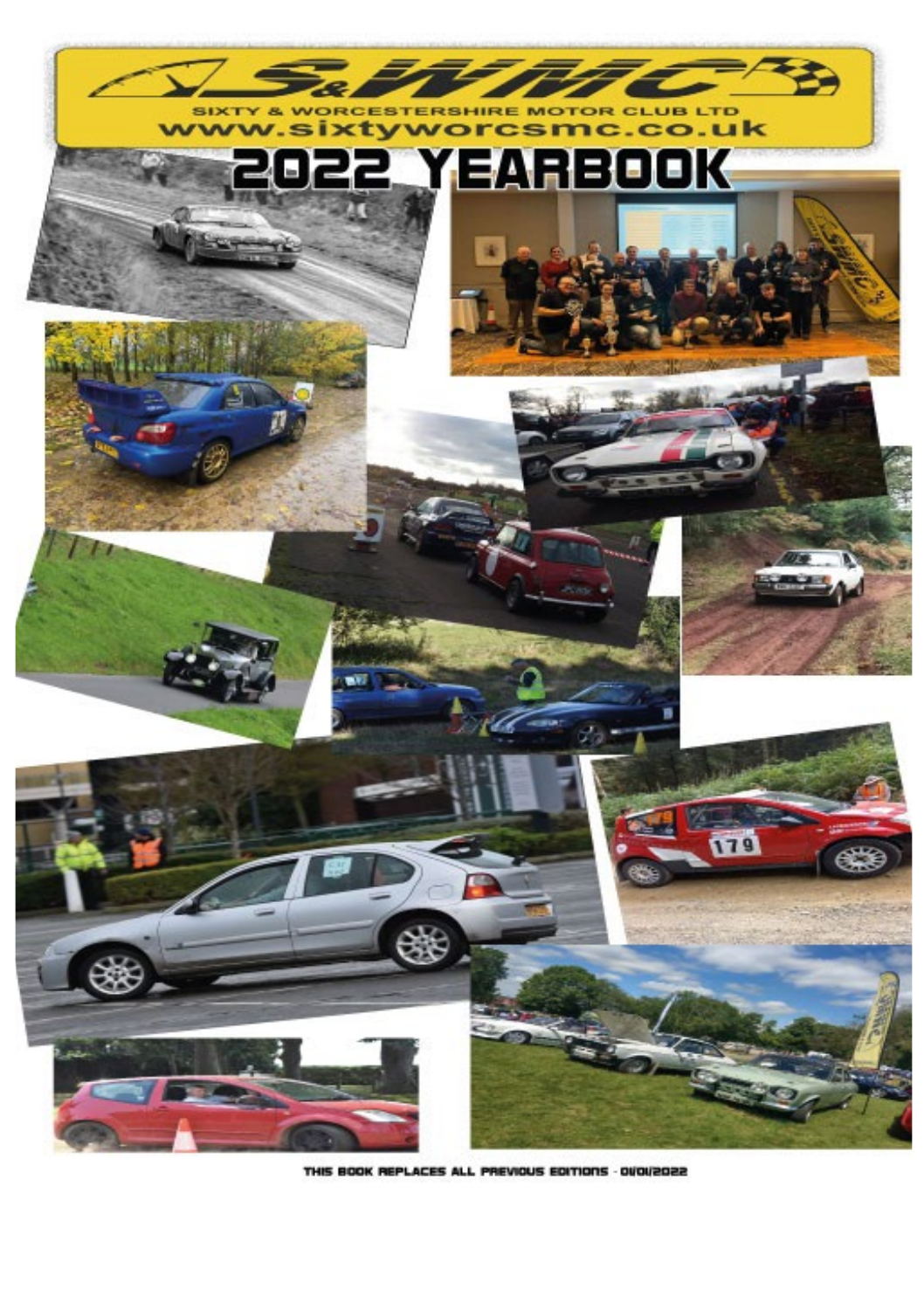#### *SIXTY AND WORCESTERSHIRE MOTOR CLUB 2022 CHAMPIONSHIP REGULATIONS*

- 1. All Sixty & Worcestershire Motor Club Ltd (hereby known as the 'Club') championships are open to fully elected and/or paid-up members of the Club and such members are automatically registered for all Club championships.
- 2. The Club website will be the official bulletin of the championships. Any changes of event will be notified through this [http://www.sixtyworcsmc.co.uk](http://www.sixtyworcsmc.co.uk/)
- 3. The decision of the committee will be final with regards to the running of the Club championships and no provision is made for protests. All competitors entering any Club championship agree to be bound by all the rules.

Further awards with each championship may be presented at the discretion of the committee.

- 4. Points calculations will be taken from the event organisers final results and may only be scored after a Club membership card has been issued.
- 5. It will be the competitor's responsibility to supply final results and an entry list to the Championship Secretary within one month of an event or to give notification in writing of having marshalled on or organised an event, with the exception of Sixty & Worcestershire Motor Club organised events, where all results must be provided by the organising team, within one month of an event.
- 6. On all events qualifying for the championship where results and entry lists are submitted, competitors must nominate, where possible, Sixty & Worcestershire Motor Club as their named club.
- 7. Result sheets must be emailed to the Championship Secretary Ethan Harris [trophypoints@sixtyworcsmc.co.uk](mailto:trophypoints@sixtyworcsmc.co.uk) or posted to Sixty & Worcs MC, Vervain Cottage, Bastonford, Nr Powick, Worcs. WR2 4SL.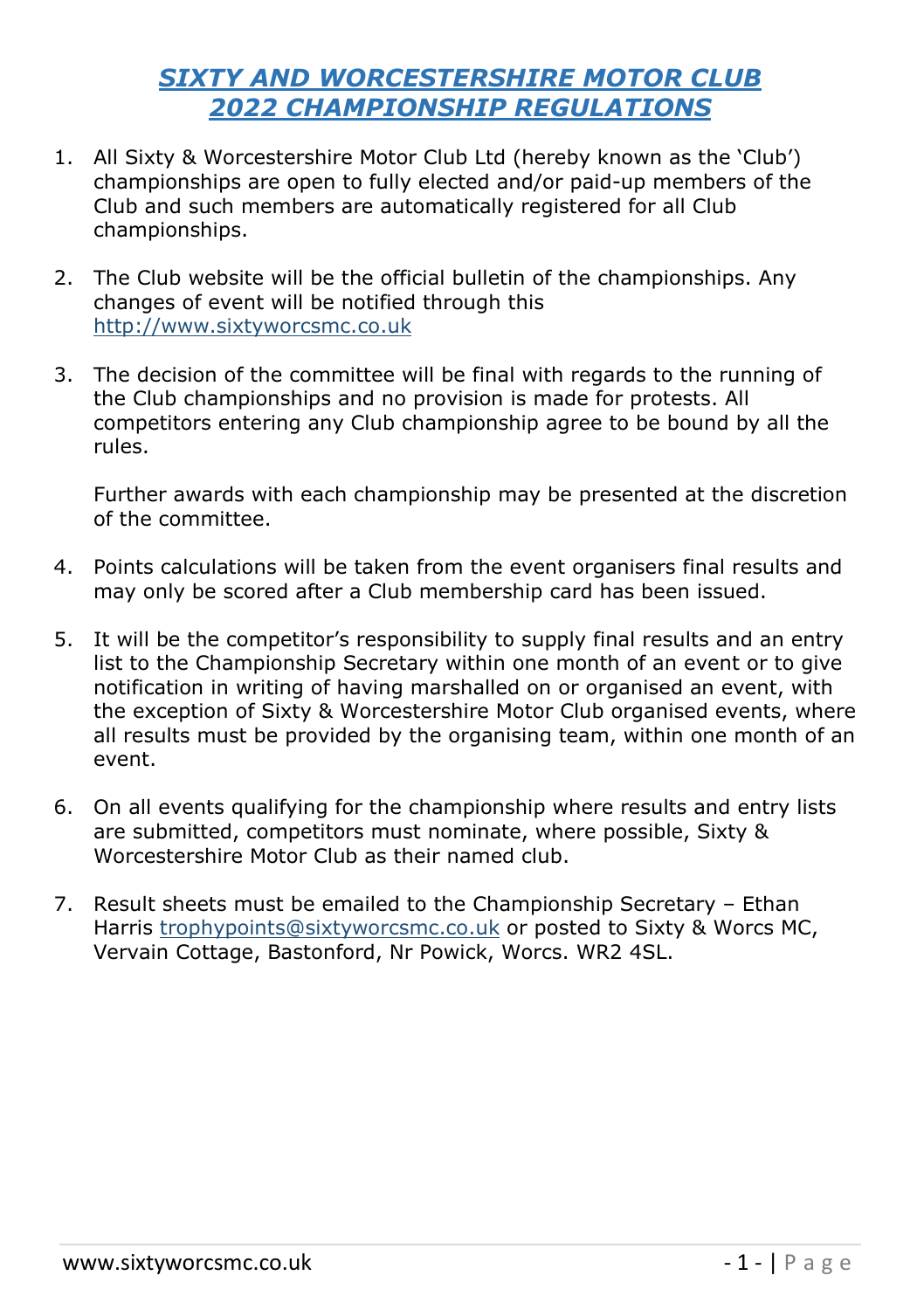## *Off-road Championship*

- 1. The Championship will be known as the Sixty and Worcestershire Motor Club 'Off-road Championship'.
- 2. There will be a maximum of nine events with the best six scores to count. In the event of only eight events, five will score. If there are only seven events, then the best five will score. If there are six events, the best four will score. If there are five events, the best three will score. If there are less than five events the Championship may be declared void.
- 3. Each finisher will score points as follows; 25 start points (No. in class  $+1$ ) minus position in class  $X$  100 No. in class The number in the class is the number of starters in the class. The position in the class includes all finishers that are classified.
- 4. Awards will be presented as follows;
	- 1st O/A Trophy to be held for 11 months plus an award, 2nd. O/A An award subject to 5 eligible competitors, 3rd. O/A An award, subject to 10 eligible competitors, 4th. O/A An award, subject to 12 eligible competitors, 5th. O/A An award, subject to 15 eligible competitors. Young Driver Award (under 25 Years at 31<sup>st</sup> December 2022). A Newcomer award to the highest new member since Sept 2021.
- 5. Any ties will be decided in the favour of the competitor with the greatest number of higher scores and in the event of a tie still existing, in favour of the highest score on the first scoring Championship round.
- 6. The selected events for the year are any Club events and certain events from other clubs as notified by the Competition Secretary. in the Club newsletter and / or the Club web site.
- 7. Each competitor may select one event to score double points, this is known as the 'Joker Round'. The event must be nominated before the first test of the event begins by either notifying the championship coordinator or the results team on the event.
- 8. Named officials on the organising team of Off-Road events can claim points equal to their average score during the year. These points can only be claimed once and will be one of their qualifying scores. The points awarded will be derived from an average of points from the whole year; average  $=$ completed rounds scores / total number of rounds e.g., 408/6=68.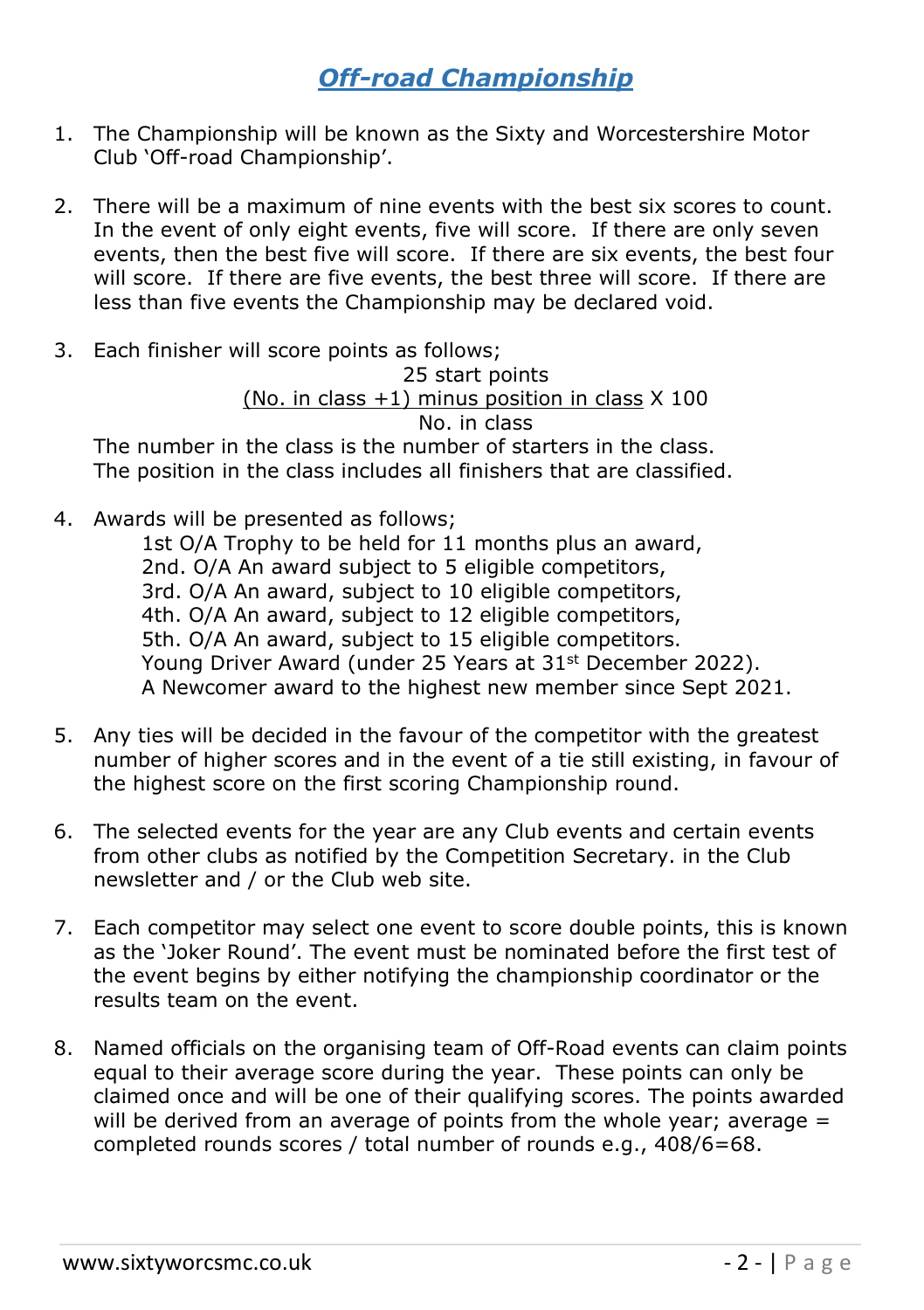9. To be eligible for an award in the Off-road championship a competitor must have marshalled on a Sixty and Worcestershire Motor Club event during the current year.

## *2022 Off-road Events Calendar*

February 27th – Tarmac AutoSolo/PCA : Defford

March 20<sup>th</sup> - Tarmac AutoSolo/PCA : TBC

April 24th - Production Car Trial (PCT) : Castlemorton

May 15<sup>th</sup> - AutoSOLO/PCA : Corkscrew, Cheltenham Racecourse.

June 4th - Summer Classics @ Three Counties (Non-Championship Round)

June 19th - Grass Autotest : Venue to be announced

July 10th - AutoSOLO/PCA : Defford Aerodrome

August 14th - Production Car Trial (PCT) : Much Marcle

September 25th - Grass Autotest : Castlemorton

October 16<sup>th</sup> - AutoSOLO/PCA. Revels : Cheltenham Racecourse

November 13th - AutoSOLO/PCA : Defford Aerodrome

*Club Organised Events* (At time of print)

June 12th - Greenleaves Classic Tour

September 3rd – Woodpecker Stage Rally [BTRDA](http://www.btrdarally.com/) and Welsh Rally Championships

Note: Invited Clubs / Championships may be subject to change for individual events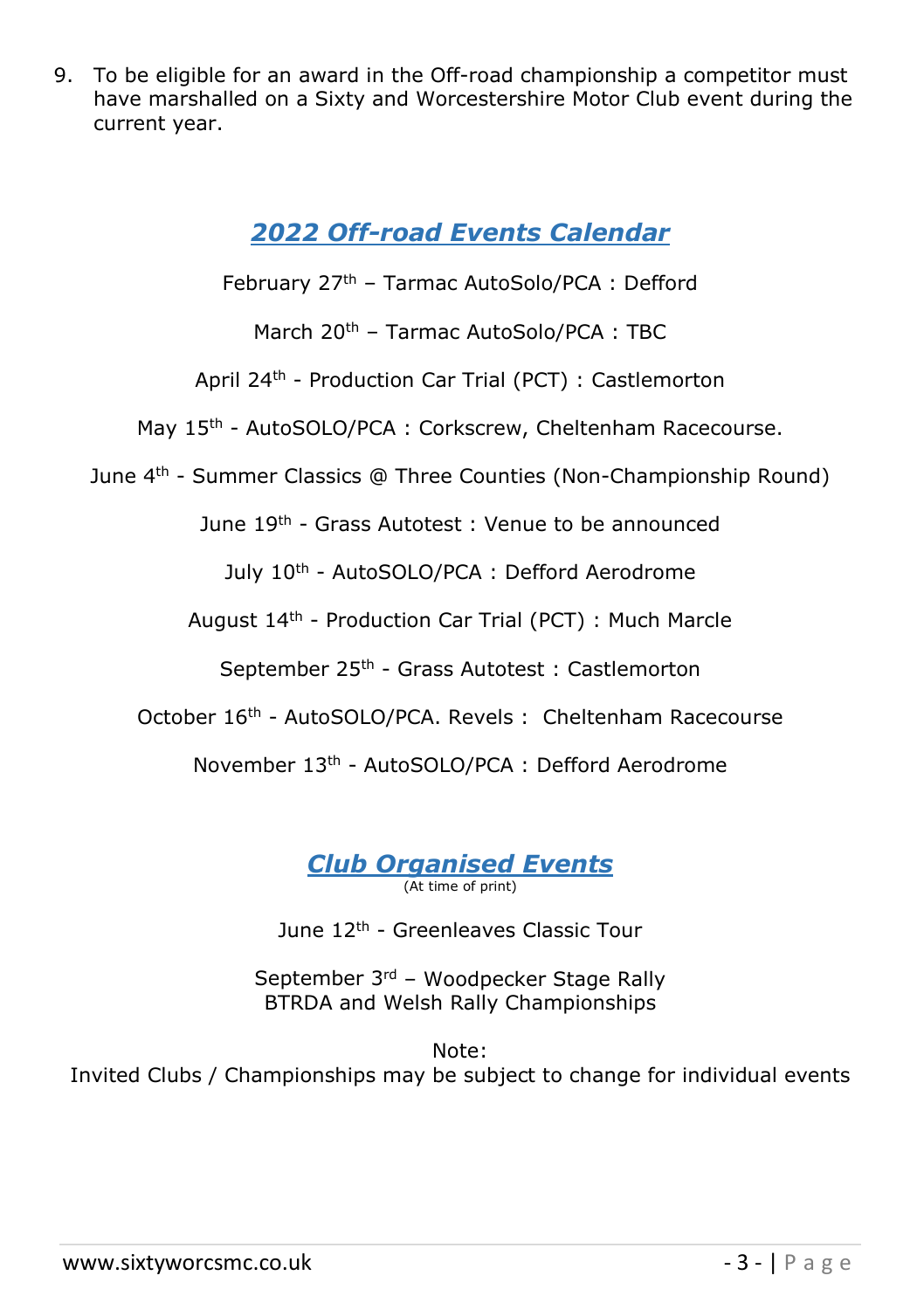## *The Marshals Championship*

- 1. The championship will be known as the Sixty and Worcestershire Motor 'Club Marshals Championship'. This championship is for both marshalling and organising.
- 2. The championship will be open to any event that is run under the rules of the Motorsport UK.
- 3. Points will be awarded as follows: -

**20 points** for marshalling on any Sixty & Worcestershire Club run event,

**20 points** for marshalling for a Sixty & Worcestershire Club member, **10 points** for marshalling on any other clubs' event in any capacity, Additional points will be awarded at the rate of **5 points** per day.

- 4. It will be the Club member's responsibility to inform the Championship Secretary – Ethan Harris [trophypoints@sixtyworcsmc.co.uk](mailto:trophypoints@sixtyworcsmc.co.uk)
- 5. On Club organised events points will be awarded as per the marshals signing on sheet or results sheets provided by the main organising team.

## *The Organisers Championship*

- 1. The championship will be known as the Sixty and Worcestershire Motor Club Organisers Championship.
- 2. The championship will be open to any Sixty and Worcestershire Motor Club event that is run under the rules of the Motorsport UK.
- 3. Points will be awarded as follows;
	- **50 points** Secretary of the Meeting, **50 points** - Clerk of the Course, **40 points** – Timekeeper, **30 points** - any other post published in the regulations, **20 points** – for taking part in the set-up of a club event, In addition, points will be awarded **15 points** as a named official in the SRs of another Clubs event.
- 4. It will be the member's responsibility to inform the Championship Secretary of non-club events where they have taken an organising role via [trophypoints@sixtyworcsmc.co.uk](mailto:trophypoints@sixtyworcsmc.co.uk)
- 5. On Sixty & Worcestershire events points will be awarded as per the officials signing on sheet.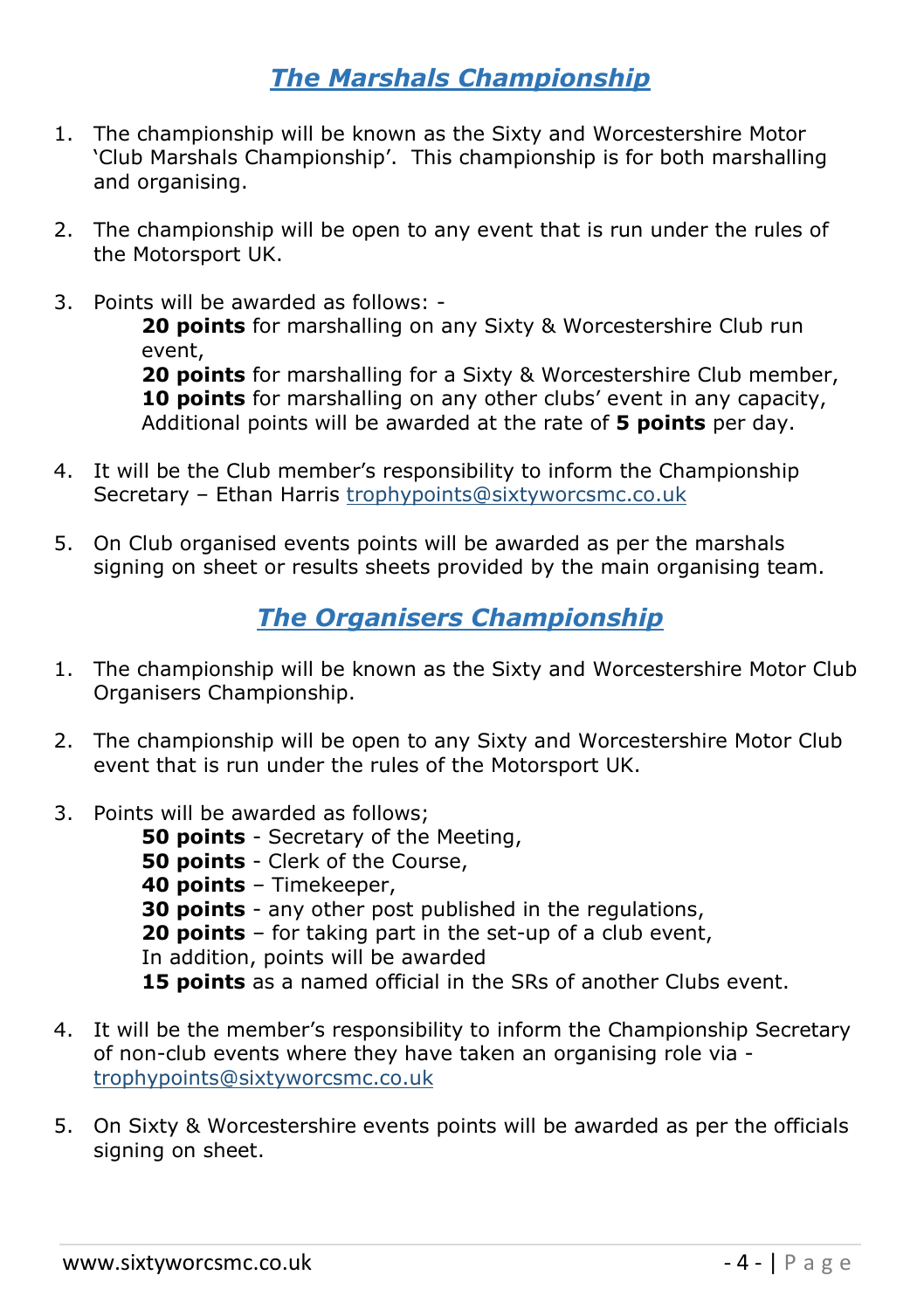## *The Stage Rally Championship*

- 1. The Championship will be known as the Sixty and Worcestershire Stage Rally Championship.
- 2. The Championship will be decided by the best 6 scores. After submitting 6 scores, a competitor may submit further scores and drop any lower scores previously submitted.
- 3. Awards will be presented to both the Driver & Co-driver as follows;

1st. overall 2nd. O/A An award subject to 5 eligible competitors, 3rd. O/A An award, subject to 10 eligible competitors, 4th. O/A An award, subject to 12 eligible competitors, 5th. O/A An award, subject to 15 eligible competitors. A Newcomer award to the highest new member since September 2021.

- 4. Ties will be decided in favour of the competitor with the highest score from the first event entered.
- 5. Points will be awarded as follows;

#### 25 points for starting.

#### (No. in class  $+1$ ) minus position in class  $X$  100 No in class

Number in class is the number of starters in class. Position in class includes all finishers that are classified.

- 6. The championship cannot be won on start points alone.
- 7. The selected events for the year are; any Stage event run under rules of the Motorsport UK, Excluding events running on an historic permit or when the competitor is entered in a historic class.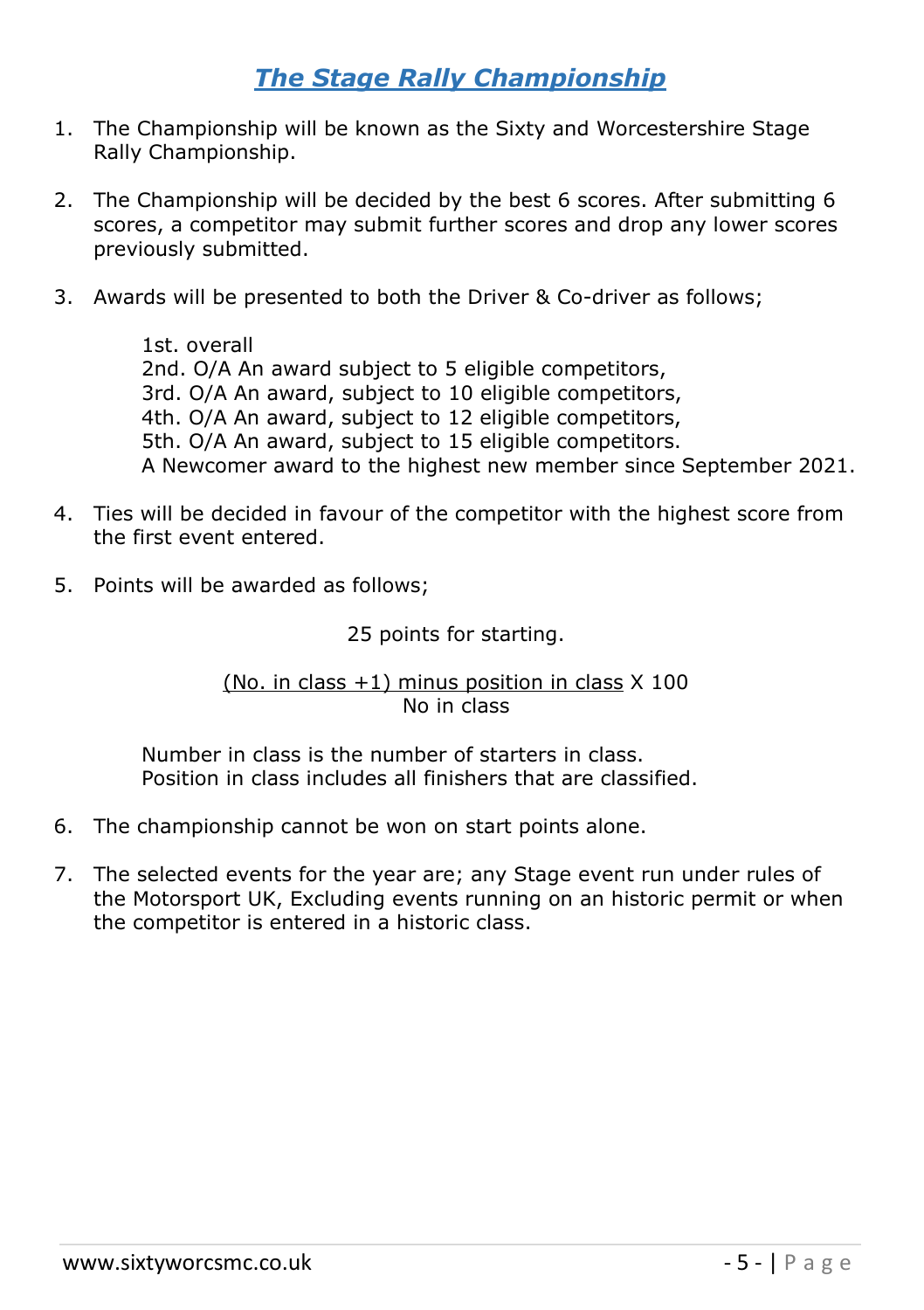## *The Road Rally Championship*

- 1. The Championship will be known as the Sixty & Worcestershire 'Road Rally Championship'.
- 2. The championship will be decided by the best 6 scores. After submitting 6 scores, a competitor may submit further scores and drop any lower scores previously submitted.
- 3. Awards will be presented to both the Drive & Navigator as follows; 1st overall 2nd. Overall an award subject to 5 eligible competitors, 3rd. Overall an award subject to 10 eligible competitors, 4th. Overall an award subject to 12 eligible competitors, 5th. Overall an award subject to 15 eligible competitors.
- 4. Any ties will be decided in favour of the competitor with the greatest number of higher scores, and in the event of a tie still existing in favour of the highest score on the first scoring championship event.
- 5. Points will be awarded as follows;

25 points for starting.

(No. in class  $+1$ ) minus position in class  $X$  100 No in class

Number in class is the number of starters in class. Position in class includes all finishers that are classified.

- 6. The championship cannot be won on start points alone.
- 7. The selected events for the year are: any Road Rally, Targa Rally, 12 Car Rally, Scatter and Navex and/or appropriate road event with navigation, run under the rules of the Motorsport UK. Excluding events run on an historic permit.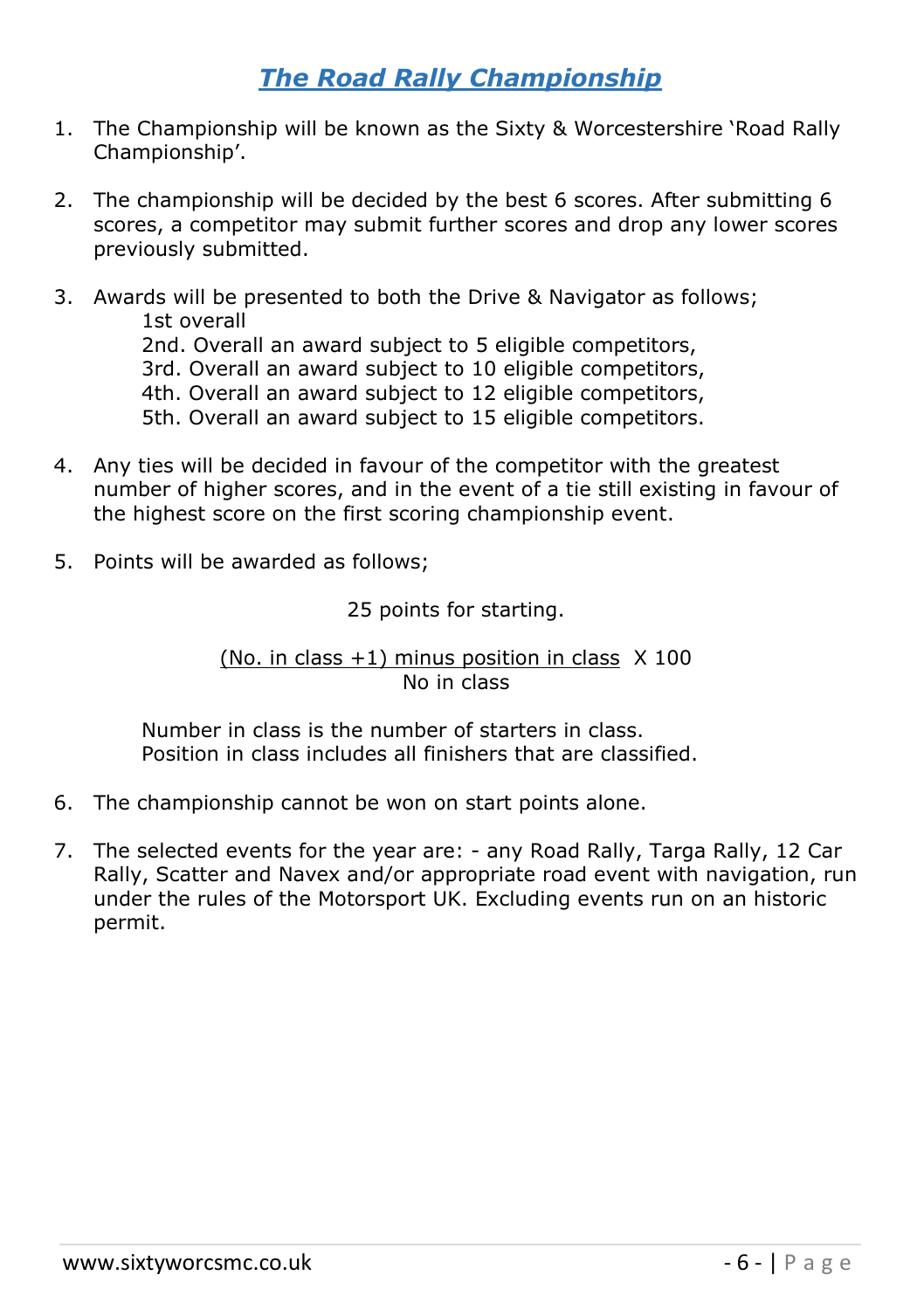## *Historic/Classic Rally Championships*

- 1. The Championship will be known as the Sixty and Worcestershire 'Historic/Classic Rally Championship'.
- 2. The Championship will be decided by the best 6 scores. After submitting 6 scores, a competitor may submit further scores and drop any lower scores previously submitted.
- 3. Awards will be presented to both the Drive & Navigator as follows; 1st. overall, 2nd. O/A An award subject to 5 eligible competitors, 3rd. O/A An award, subject to 10 eligible competitors, 4th. O/A An award, subject to 12 eligible competitors, 5th. O/A An award, subject to 15 eligible competitors. Further awards may be presented at the discretion of the committee.
- 4. Ties will be decided in favour of the competitor with the highest score from the first event entered.
- 5. Points will be awarded as follows;

25 points for starting.

(No. in class  $+1$ ) minus position in class  $\times$  100 No in class

Number in class is the number of starters in class. Position in class includes all finishers that are classified.

- 8. The championship cannot be won on start points alone.
- 6. The selected events for the year are: any bona-fide Historic event (or class within an event), either Road or Stage, run under the rules of the Motorsport UK.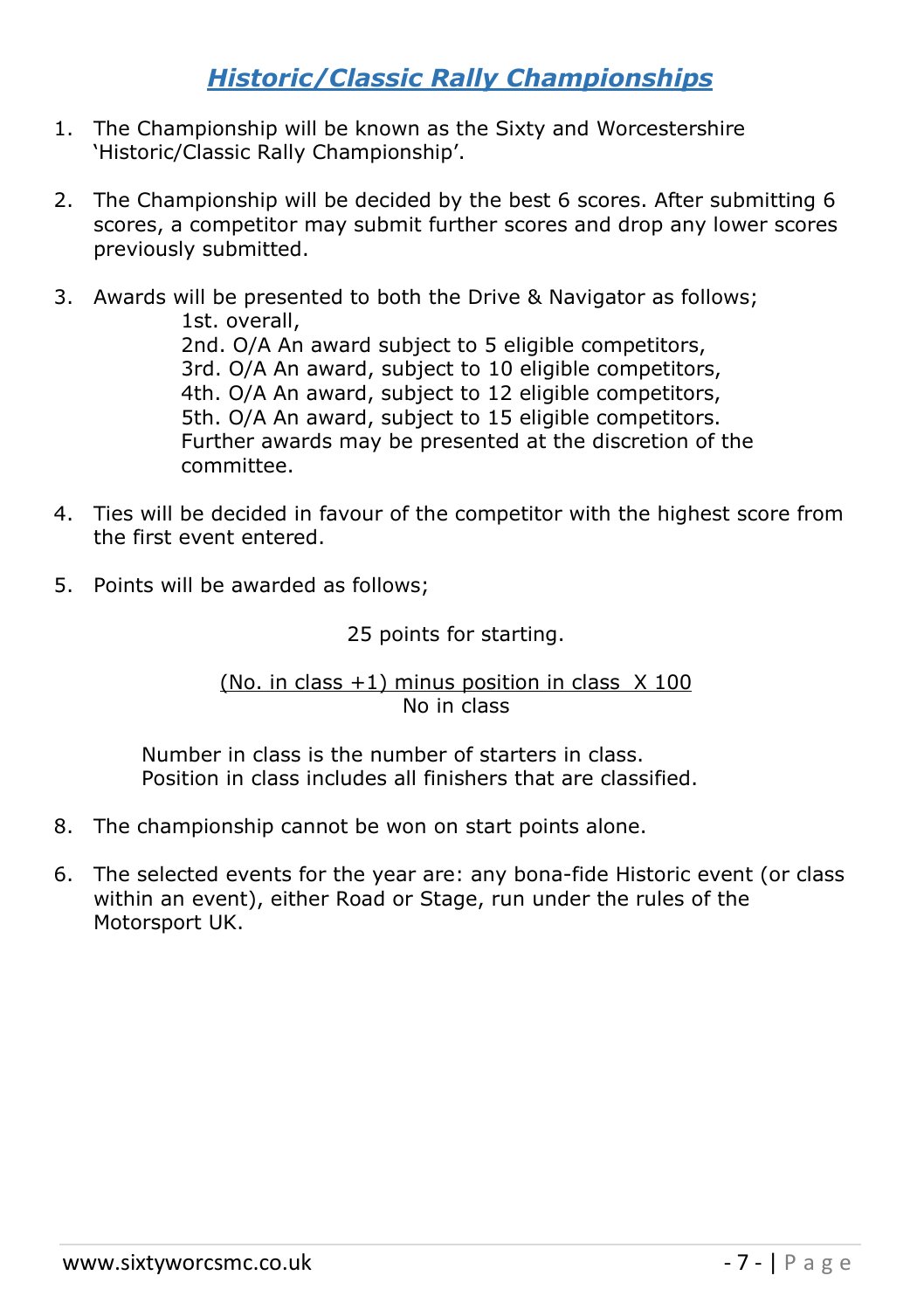## *eSports Championship*

- 1. The Championship will be known as the Sixty and Worcestershire Motor 'Club eSports DiRT2.0 Rally Championship'.
- 2. Competitors will score points dependent on their finishing position in each of the Sixty and Worcestershire DiRT2.0 championships.
- 3. Each Competitor will score points as follows;

25 points for starting.

(No. in class  $+1$ ) minus position in class  $\times$  100 No in championship

The number in Championship is the total number of competitors registered for the championship.

The position in the championship is the competitor's final position after all championship rounds have been completed.

4. Awards will be presented as follows;

1st O/A 2nd O/A - An award subject to 5 eligible competitors 3rd O/A - An award subject to 10 eligible competitors Fastest Junior – (under 18 Years at  $31<sup>st</sup>$  December 2022)

- 5. A Junior will be classed as any competitor who carries a Junior Club membership when they join the Club.
- 6. Any ties will be decided in the favour of the competitor with the greatest number of higher scores and in the event of a tie still existing, in favour of the highest score on the first scoring Championship round.
- 7. The selected events for the year will be chosen from any Club DiRT2.0 Esports events and detailed within the rounds Regulations, by the Championship Co-Ordinator. All correspondence to Ethan Harris - [esport](https://my.ionos.co.uk/email-account-details/mailbox/181958072)[challenge@sixtyworcsmc.co.uk](https://my.ionos.co.uk/email-account-details/mailbox/181958072)
- 8. Each competitor may select one event to score double points, this is known as the 'Joker Round'. The event must be selected before signing on of that event closes. This joker is separate to any joker played in the individual championship and as such must be played separately.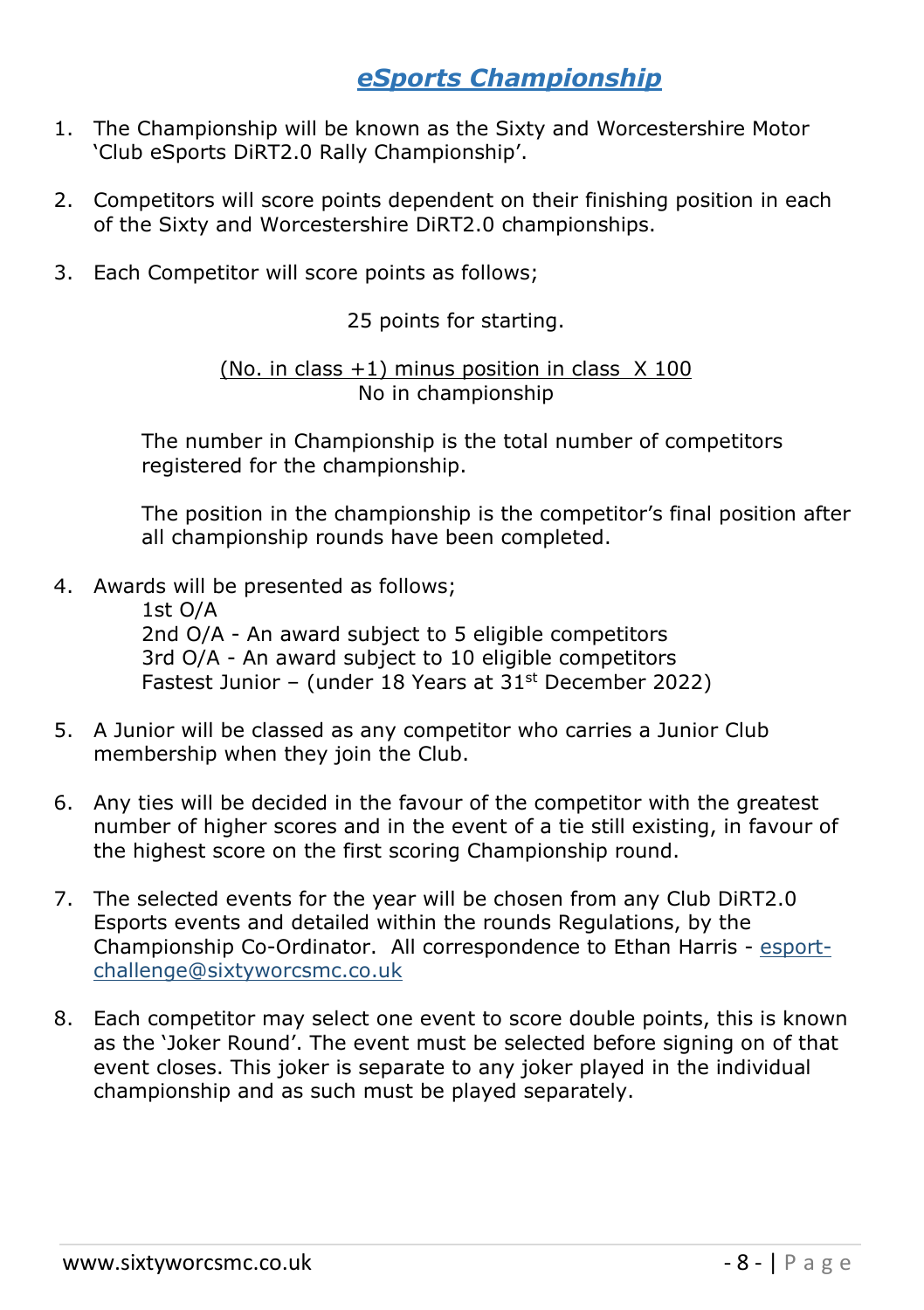## *The Sprint and Hill Climb Championship*

- 1. The Championship will be known as the Sixty and Worcestershire 'Sprint and Hill Climb Championship'.
- 2. The Championship will be decided by the best 6 scores. After submitting 6 scores, a competitor may submit further scores and drop any lower scores previously submitted.
- 3. Awards will be presented as follows; 1st. overall, 2nd. O/A An award subject to 5 eligible competitors, 3rd. O/A An award, subject to 10 eligible competitors, 4th. O/A An award, subject to 12 eligible competitors, 5th. O/A An award, subject to 15 eligible competitors. Further awards may be presented at the discretion of the committee.
- 4. Ties will be decided in favour of the competitor with the highest score from the first event entered.
- 5. Points will be awarded as follows;

#### 25 start points (No. in class  $+1$ ) minus position in class  $\times$  100 No in class

The number in the class is the number of starters in the class. The position in the class includes all finishers that are classified.

- 6. The championship cannot be won on start points alone.
- 7. The selected events for the year are: any Sprint or Hill Climb event run under rules of the Motorsport UK.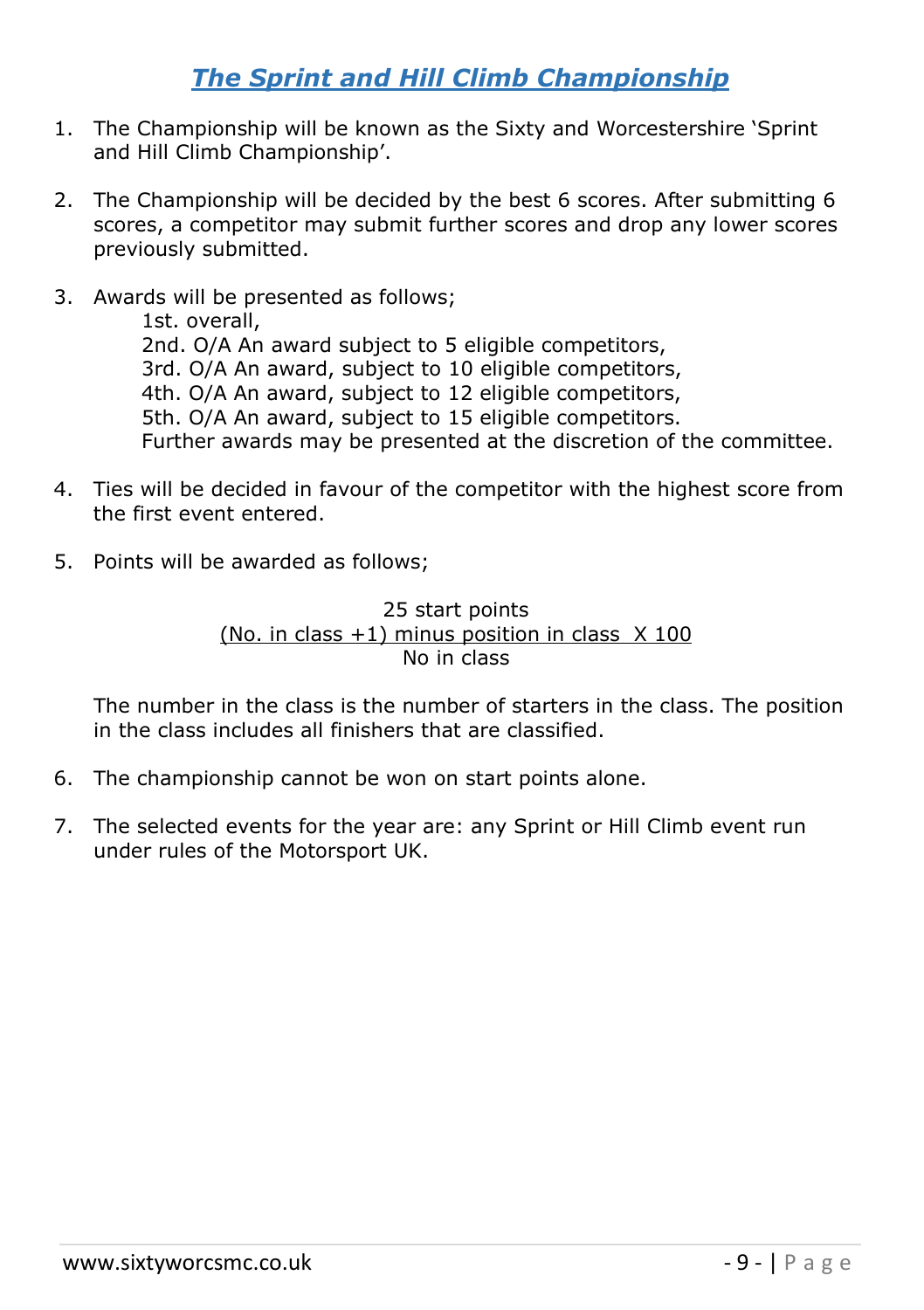## *Women's Championship*

- 1. The Championship will be known as the Sixty and Worcestershire Motor Club 'Women's Competitors Championship'.
- 2. The championship is open to any female competitor competing in any of the Clubs Championships.
- 3. Scoring will be; from all Club championships, the score from that championship will be taken.

The five best scores to count.

Jokers scores will not be included within this the calculations for this championship.

4. Further awards may be added at a later date at the discretion of the Committee.

## *Club Magazine / Newsletter*

Along with the Club Website and the Facebook Group, we still try to publish a Club Magazine or a Newsletter.

This magazine is wholly dependent on you as Club members and competitors to provide articles, information & photos pertaining to events you have taken part in or story's you wish to share.

An award is presented each year for the best magazine / newsletter article.

Without these articles, we as a Club cannot produce a magazine or a newsletter on a regular basis – your Club needs you  $\odot$ 

Please email your articles & photos to The Club Magazine Editor-

[newsletter@sixtyworcsmc.co.uk](mailto:newsletter@sixtyworcsmc.co.uk)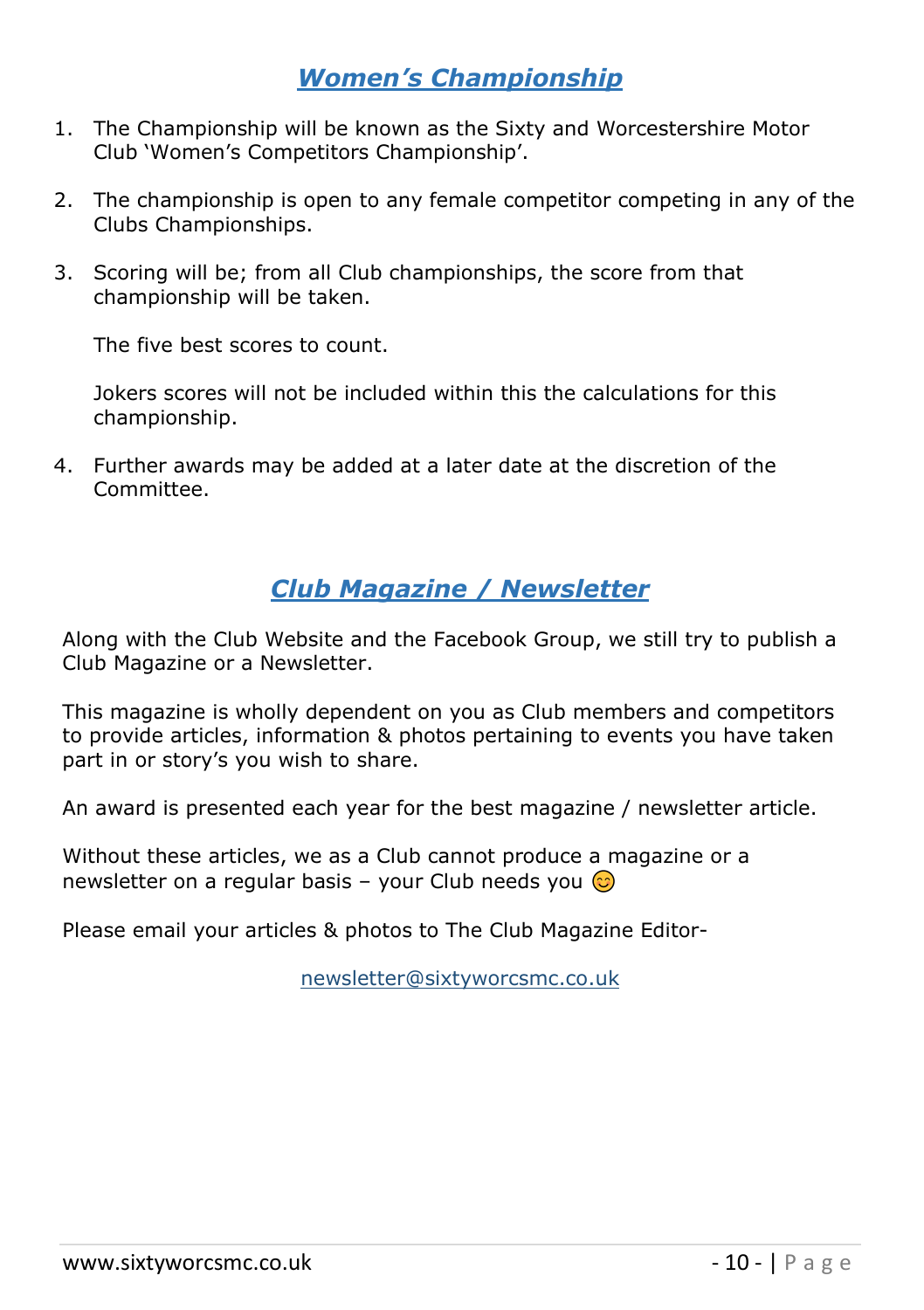## *The Ian "Noddy" Watkins Memorial Trophy*

- 1. The trophy will be awarded annually to the 'Best All-Round Driver'.
- 2. The trophy is open to all competitors in any of the Club's championships:
- 3. Only drivers will score points for this trophy.
- 4. Each competitor will have their best four events from each championship nominated by the championship Co Ordinator. These scores must include a minimum of two Club Championships.
- 5. Scoring will be; from all Club championships, the score from that championship will be taken.

Jokers scores will not be included within the calculations for this championship.

6. Each Driver must compete in at least two disciplines to take the award.

## *The Corkscrew Cup*

- 1. This award will be known as the Sixty and Worcestershire Motor Club 'Corkscrew Cup'.
- 2. The Competition is open to all Club members.
- 3. The Corkscrew Cup will be awarded to the best placed competitor in Club run AutoSolo during the year.
- 4. Points will be scored as follows;

On each AutoSOLO event throughout the year an average time will be calculated based on every competitor's overall times then each eligible competitor will score a point for every second they are faster than the average time.

5. In the event of a tie, the competitor with the highest points on the first event, will be the winner. If still tied, the competitor with the highest points on the second event will be the winner.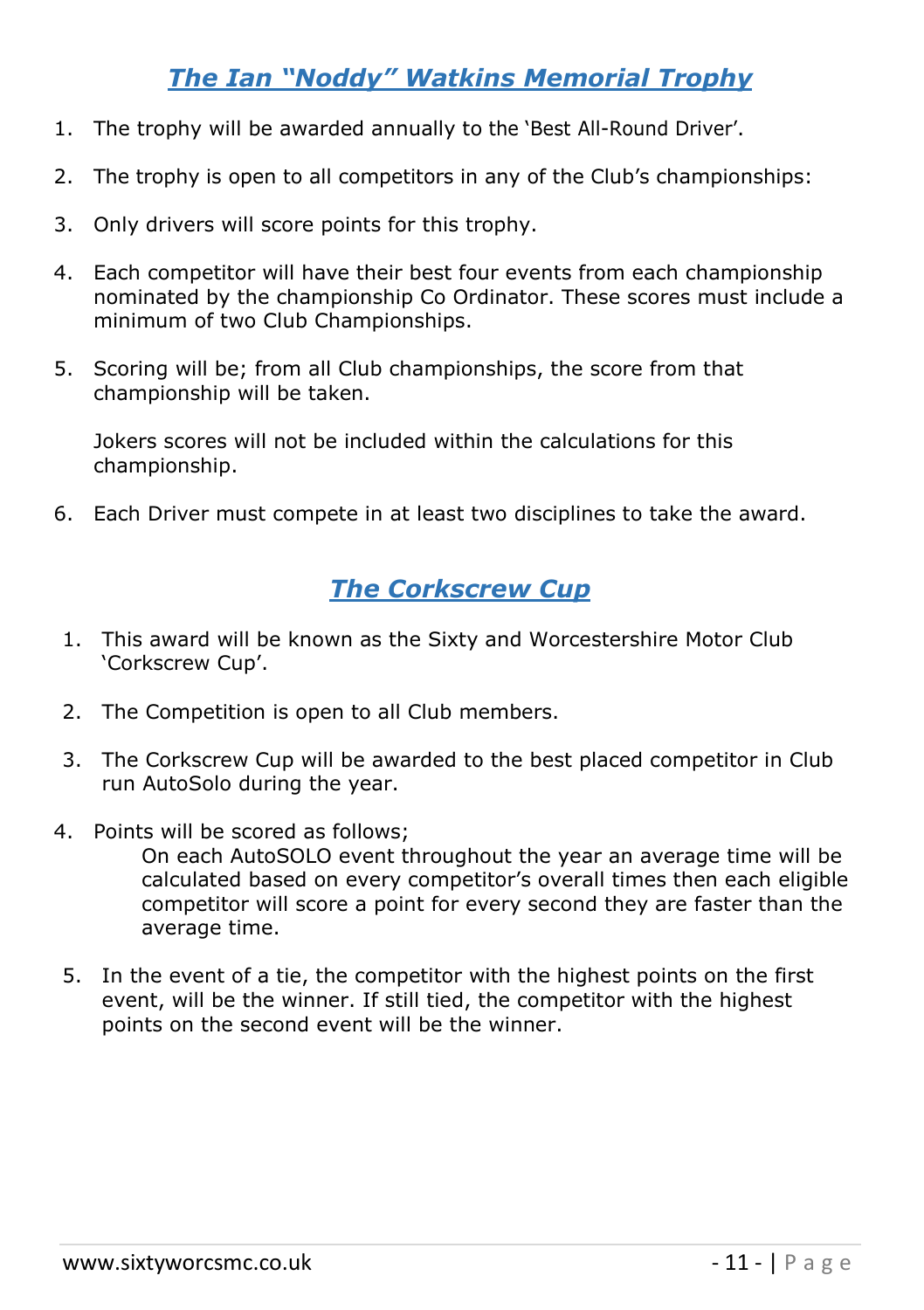## *Club Information*

The Chairman - [chair@sixtyworcsmc.co.uk](mailto:chair@sixtyworcsmc.co.uk) Club Secretary - [clubsec@sixtyworcsmc.co.uk](mailto:clubsec@sixtyworcsmc.co.uk) Competition/Championship Secretary - [compsec@sixtyworcsmc.co.uk](mailto:compsec@sixtyworcsmc.co.uk) Membership Secretary - [membershipsec@sixtyworcsmc.co.uk](mailto:membershipsec@sixtyworcsmc.co.uk) Accounts Secretary - [accountsec@sixtyworcsmc.co.uk](mailto:accountsec@sixtyworcsmc.co.uk)

For all other general enquires etc - [info@sixtyworcsmc.co.uk](mailto:info@sixtyworcsmc.co.uk)

Members wishing to attend or who have a question for the Committee are requested to forward either an attendance request or query to the Club Secretary.

Members are very welcome to attend Committee meetings, these meetings are a mixture of virtual and face 2 face meetings.

*Regional Associations, Club Officials;*

Welsh Association of Motor Clubs – Alan Corns. The Cotswold Motor Sports Group – Jeremy Hancock. The Association of West Midland Car Clubs – Jeremy Hancock. The Association of South Western Motor Clubs – Jay Brown. BTRDA – TBC.

Cover Photo's – supplied from Daniel Harris, Edwin Beale, Jerry Hancock & Steve Lloyd.

## *The Club Car*

The Motor Club has purchased a car to allow Club Members to compete on events organised by the Club.

Event Regulations will detail the availability and usage cost.

It is intended that the Club Car is available to enable newcomers to each discipline the chance to experience driving, before moving onto purchasing their own vehicle for future Championship Events. The Club Car is not available on a continual basis.

As a guide, additional cost for usage: -

Autotest - £25.00, a maximum of 4 drivers AutoSolo - £35.00, a maximum of 2 drivers